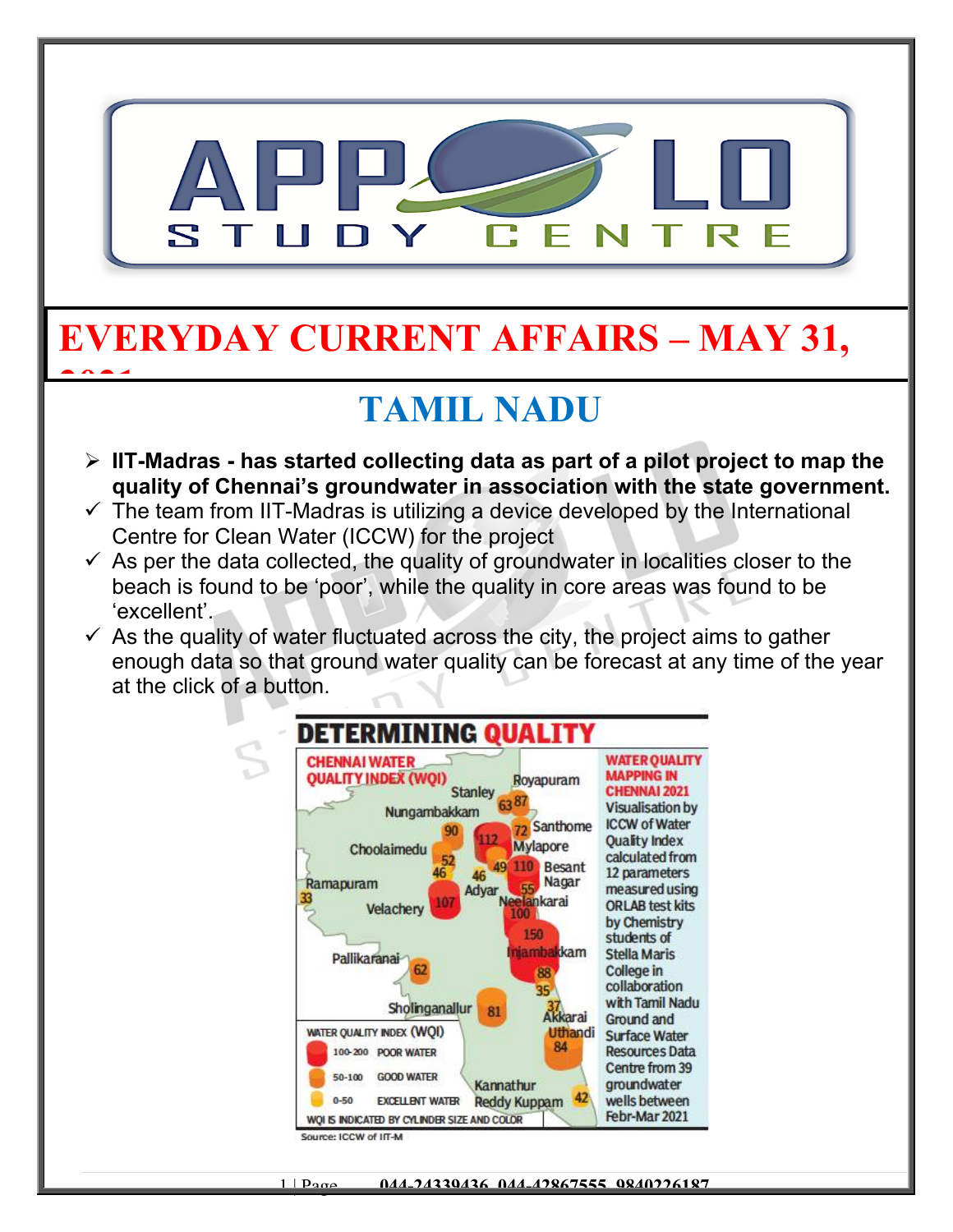- $\checkmark$  The International Centre for Clean Water (ICCW) has developed a device to assess various water quality parameters on the spot and upload the details into a cloud server.
- $\checkmark$  The team has already collected samples and tested them from 39 locations and plans to expand it to 60 more locations.
- $\checkmark$  To collect data on the spot, the team has developed a device with sensors that can assess the various water quality parameters, generate a reading and transfer the same to a cloud server through a mobile phone.
- $\checkmark$  The water quality index is measured based on various parameters like chloride, total hardness, fluoride, nitrate, turbidity, ammonia and alkalinity
- $\checkmark$  The water quality index is considered poor when it is between 100 and 200, good if it is between 50-100 and excellent if it is between zero and 50.
- $\checkmark$  As per the researchers, several factors influence the city's groundwater quality including the rate of withdrawal, proximity to the sea shore, contamination from sewer lines, amount of rainwater recharge and industrial effluents.
- **The number of snake species in Tamil Nadu has reached 100, after the recent discovery of two new species of non-venomous snakes in the state**
- $\checkmark$  The two new species spotted were named as Joseph's racer snake and Deepak's wood snake
- $\checkmark$  They were found in the Western Ghats area of Kanyakumari district and Srivilliputhur Meghamalai tiger reserve

#### **REPTILE DISCOVERY**

> Deepak's wood snake is one of the smallest snakes found in India and known from only a small range in Tamil Nadu



- $\checkmark$  Deepak's wood snake was the only species to occur in the far southern end of the Western Ghats, where it is restricted to low and mid-elevations of the southwestern slopes of the mountain range.
- $\checkmark$  Snakes of this species have been seen, particularly in banana, coconut and rubber plantations in some areas of Kanyakumari district
- $\checkmark$  The second species, Joseph's racer snake, was recorded in the southeastern and north eastern part of the state
- 2 | Page **044-24339436, 044-42867555, 9840226187**  $\checkmark$  It was given the name as it was first sighted by Naveen Joseph of Tuticorin.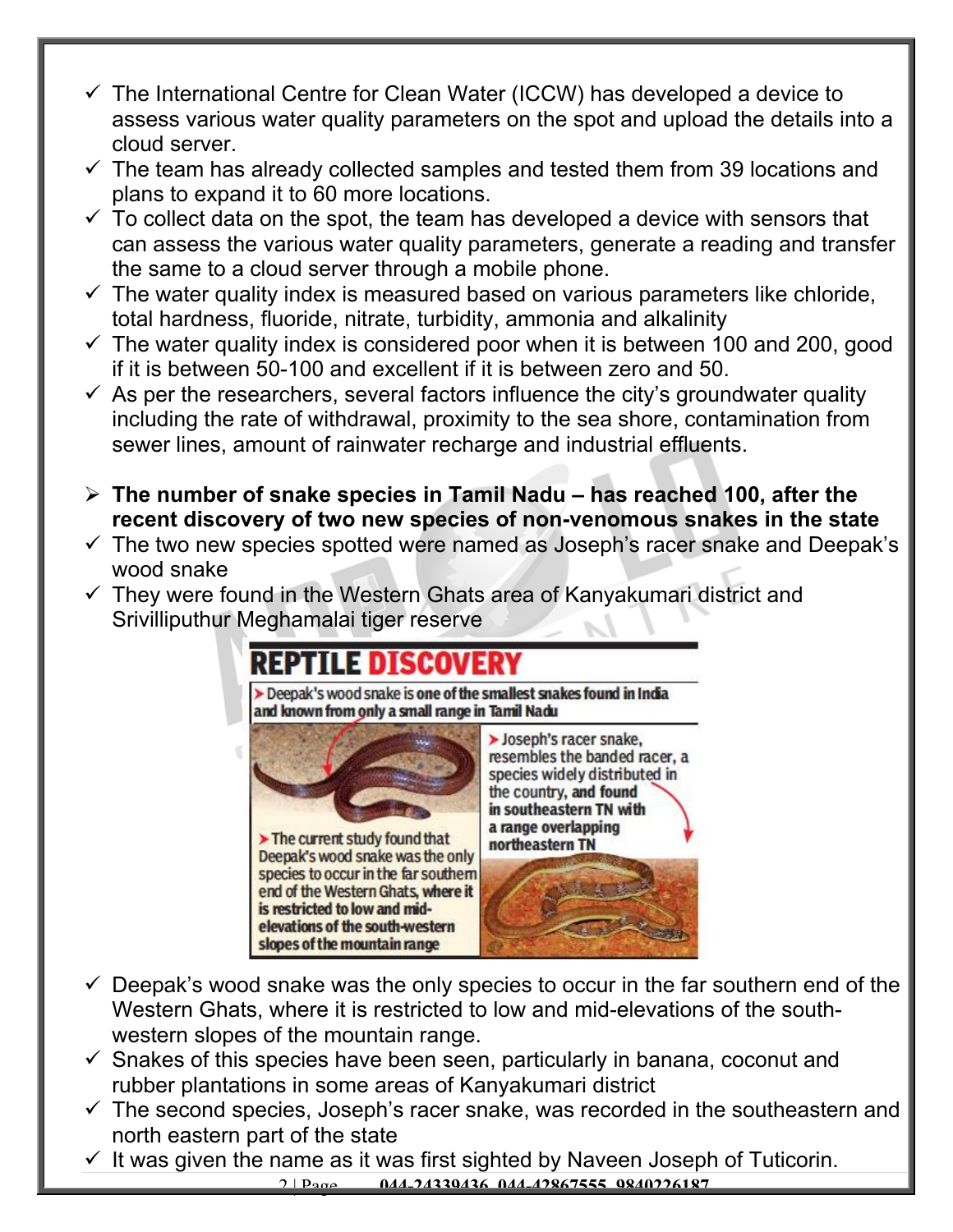- $\checkmark$  The snake closely resembles the banded racer, a species widely distributed in the country.
- $\checkmark$  It is a harmless terrestrial reptile and grows up to less than a metre in length and feeds mainly on geckos, lizards and small rodents.

## **NATIONAL**

- **On May 30, the government has extended the scope of Emergency Credit Line Guarantee Scheme (ECLGS) for four more months up to September 30, 2021**
- $\checkmark$  The Centre has announced the fourth iteration of the Emergency Credit Line Guarantee Scheme (ECLGS), which guarantees loans to Covid-hit businesses
- $\checkmark$  Under ECLGS 4.0, the aviation sector has been included with maximum assistance for a borrower capped at ₹200 crore.
- $\checkmark$  It also aims to provide full quarantee loans up to Rs 2 crore to hospitals for setting up oxygen plants.
- $\checkmark$  The ECLGS was introduced by the government under Atmanirbhar Bharat Abhiyan package to provide relief to small businesses after the first phase of the lockdown last year in March 2020
- $\checkmark$  Under the latest ECLGS 4.0, an additional 10% of credit limits can be provided and more time can be given to eligible borrowers.
- $\checkmark$  The current ceiling of Rs 500 crore of loan outstanding for eligibility under ECLGS 3.0 has been removed
- $\checkmark$  However, it is subject to maximum additional ECLGS assistance to each borrower being limited to 40% or Rs 200 crore, whichever is lower.
- $\checkmark$  The scheme provided for guarantees on loans of up to Rs 3 lakh crore.



- $\checkmark$  Banks have sanctioned loans worth over ₹2.5 lakh crore under the scheme, of which ₹2.4 lakh crore has been disbursed.
- $\checkmark$  In ECLGS 1.0, borrowers could avail of a loan of four years and repay only interest for the first year.
- $\checkmark$  If eligible for restructuring, they can now extend the loan for five years by repaying only the interest component in the first two years.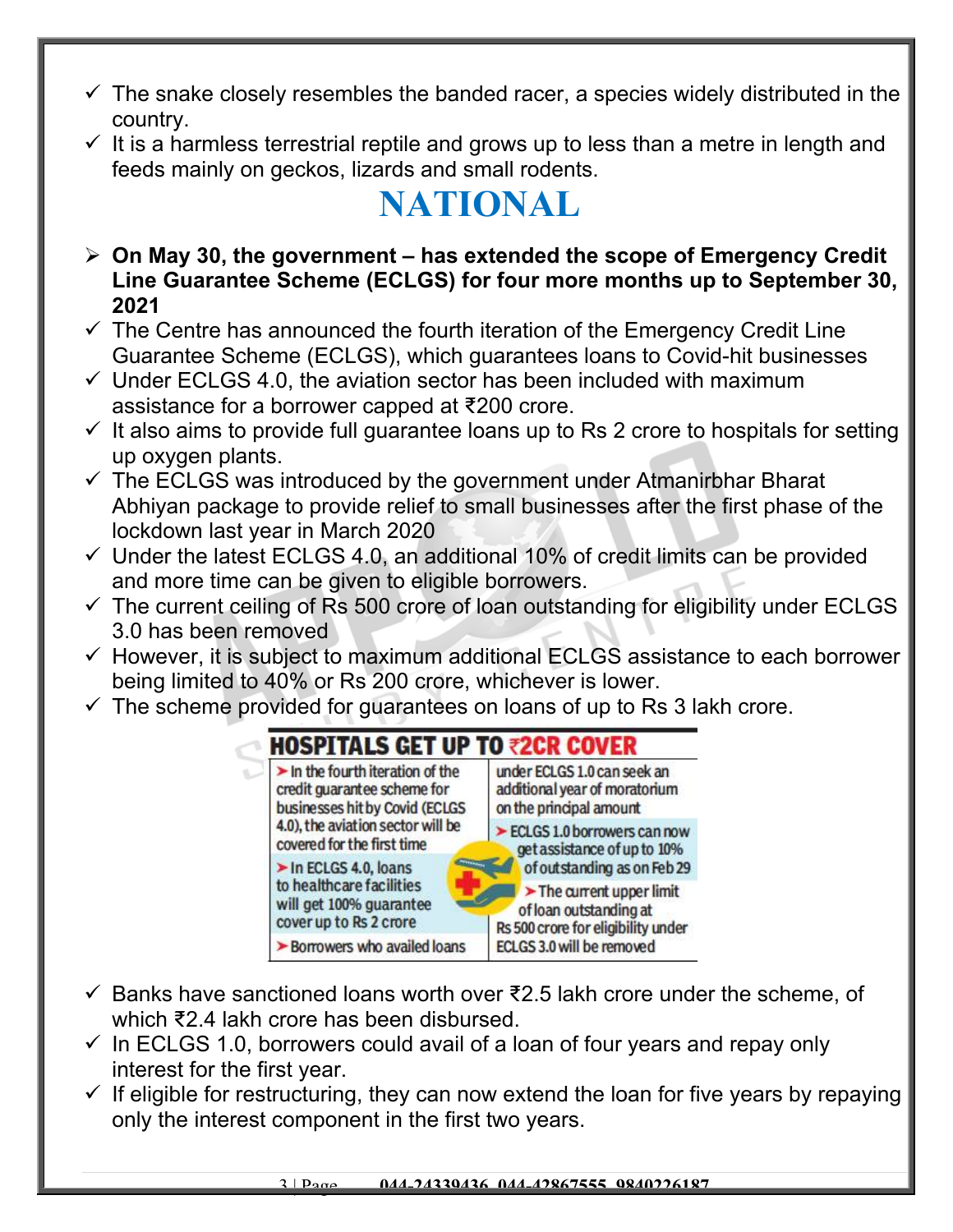- $\checkmark$  Under ECLGS 4.0, the loans to hospitals, nursing homes and medical colleges for setting up an oxygen plant would be available at a concessional interest rate of 7.5%.
- **The India Meteorological Department (IMD) has announced that the monsoon onset over Kerala is likely to take place by June 3**
- $\checkmark$  The IMD had on May 14 predicted it to be around May 31 with model error of  $+/- 4$ days.
- $\checkmark$  The normal onset date of the southwest monsoon falls on June 1 with a standard deviation of seven days.
- $\checkmark$  The IMD has been issuing operational forecasts for the date of monsoon onset over Kerala from 2005 onwards.
- $\checkmark$  It claimed that the operational forecasts of the date of monsoon onset over the state during the past 16 years (2005-2020) were proved to be correct except in 2015.
- $\checkmark$  The IMD is expected to come out with its second stage monsoon forecast, within a day or two, based on a new model — called the Multi-Model Ensemble (MME) forecasting system
- $\checkmark$  The MME is considered the most advanced and comprehensive system to arrive at monsoon forecast
- $\checkmark$  It forecasts "spatial distribution" of seasonal rainfall for four geographical regions along with the "regionally averaged rainfall forecasts" for better regional level planning of activities.

## **OBITUARY**

 **Human rights activist, veteran Marxist leader and Scholar, Mythily Sivaraman (82 years) – passed away due to Covid-19 on May 30**



 $\checkmark$  She was instrumental in drawing national attention to the Vachathi mass rapes of tribal women, perpetrated by the forest department personnel under the pretext of identifying aides of forest smuggler, Veerappan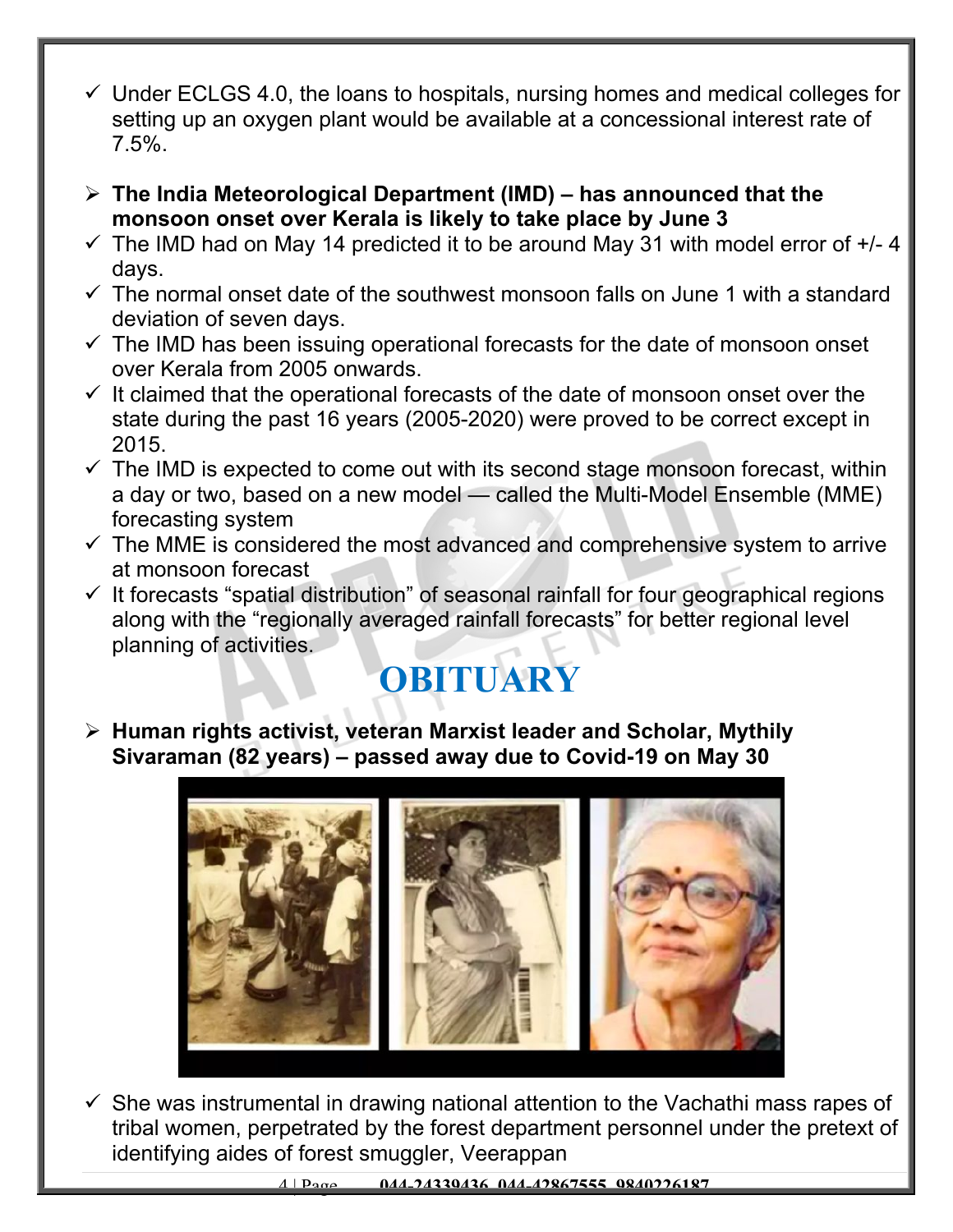- $\checkmark$  Born in 1937 and educated in Syracuse University, Mythili was at the forefront of various struggles associated with women and worker-centric issues.
- $\checkmark$  Mythily was the former vice president and co-founder, with veteran leader Pappa Umanath and K.P. Janakiammal, of the Tamil Nadu unit of the All India Democratic Women's Association (AIDWA), the women's wing of the CPI (M), in 1973
- $\checkmark$  Her activism began after she returned to India in 1968 after working for nearly two years as a research assistant in the Permanent Mission of India to the United Nations.
- $\checkmark$  She has written widely on the massacre of 44 Dalit agricultural labourers in Kilvenmani in Thanjavur district.
- $\checkmark$  She met the Gandhians Jegannathan and Krishnammal Jegannathan in Thanjavur district who were working among peasants and Dalits then and took their inputs.
- $\checkmark$  It was through her writings that the 1992 Vachathi mass rapes were documented in detail.
- $\checkmark$  She visited the tribal villages and interviewed many of the rape survivors in the remote village in Dharmapuri district.
- Mythily cofounded socialist journal 'Radical Review' to highlight issues on international sociopolitical issues
- $\checkmark$  She joined the Centre of Indian Trade Unions (CITU) of the CPI (M) to create a political space for her activities
- $\checkmark$  Her works spanning over nearly two decades were compiled in a book titled-'Haunted by Fire: Essays on Caste, Class, Exploitation and Emancipation.'
- $\checkmark$  Mythili was one of the members of the fact-finding Committee that probed the police firing on fishermen at Nadukuppam during the regime of M.G. Ramachandran.
- $\checkmark$  Chief Minister M K Stalin condoled her death

## **SPORTS**

- **Chelsea won their second Champions League title after prevailing over Manchester City by a solitary goal in all-English final at the Estadio Do Dragao, Porto**
- $\checkmark$  The German youngster, Kai Havertz scored a first-half goal in the 42nd minute to decide a tight encounter played in front of a 16,500 crowd.
- $\checkmark$  With this, Chelsea became the third English side to win the Champions League on two occasions after emerging winners in 2012
- $\checkmark$  The other two-time winners are Liverpool (2004-05 and 2018-19) and Manchester United (1998-99 and 2007-08).
- $\checkmark$  Premier League champions, Manchester City were favourites ahead of the final
- $\checkmark$  Their high-profile coach, Pep Guardiola won three of the last four Premier League titles for City
- $\checkmark$  He was also the winner of the coveted European trophy with Barcelona in 2011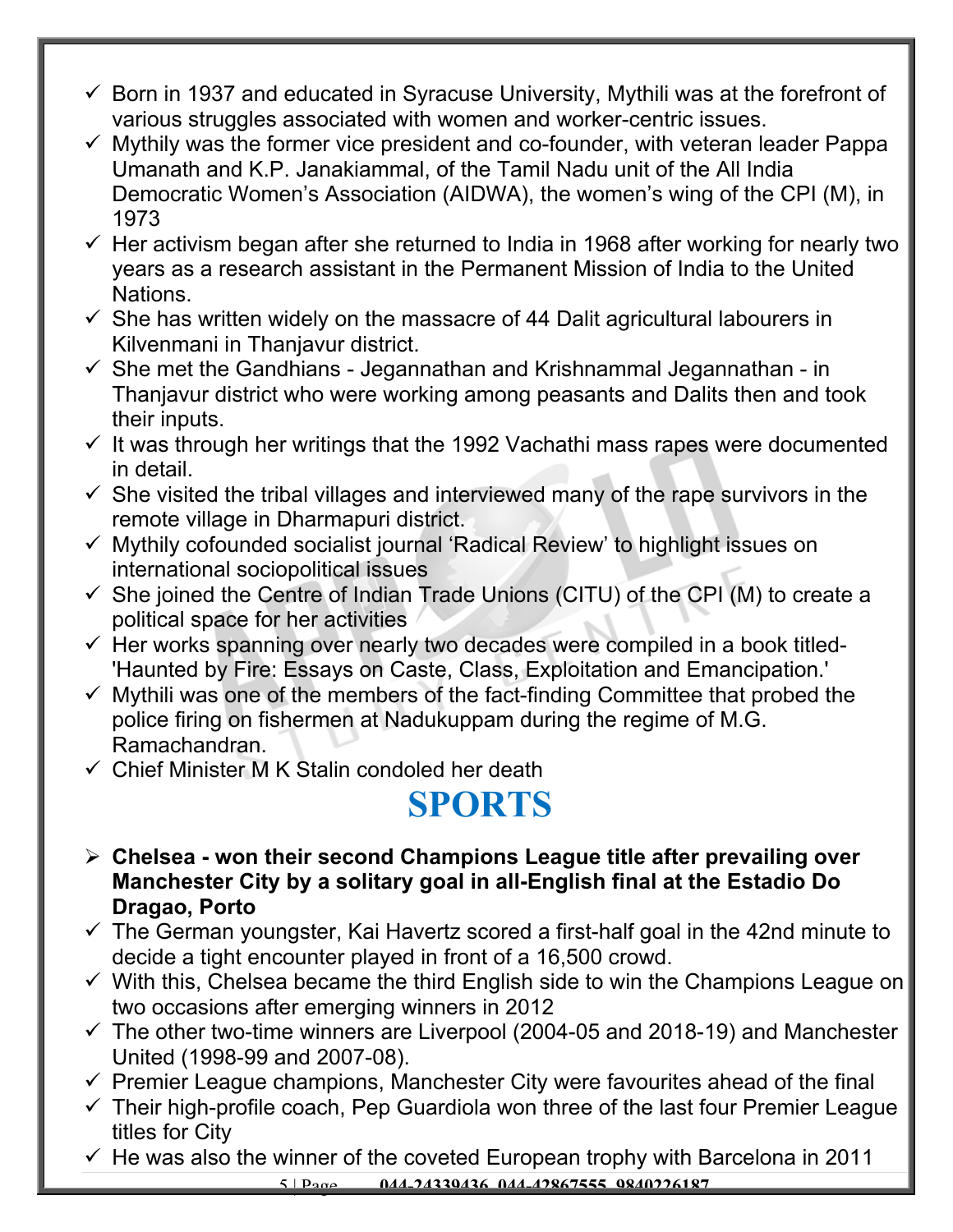

- $\checkmark$  For Chelsea's German manager Thomas Tuchel, the triumph comes after his Paris St. Germain side suffered defeat in last season's final against Bayern Munich
- $\checkmark$  Thomas Tuchel took over from Frank Lampard at the west London club, Chelsea, just four months before.

#### **INTERNATIONAL DAY**

**World No Tobacco Day - May 31**



- $\checkmark$  The observance of the day aims to raise awareness about the ill effects of tobacco and its associated deaths, which are preventable
- $\checkmark$  Theme 2021 "Commit to Quit"

6 | Page **044-24339436, 044-42867555, 9840226187**